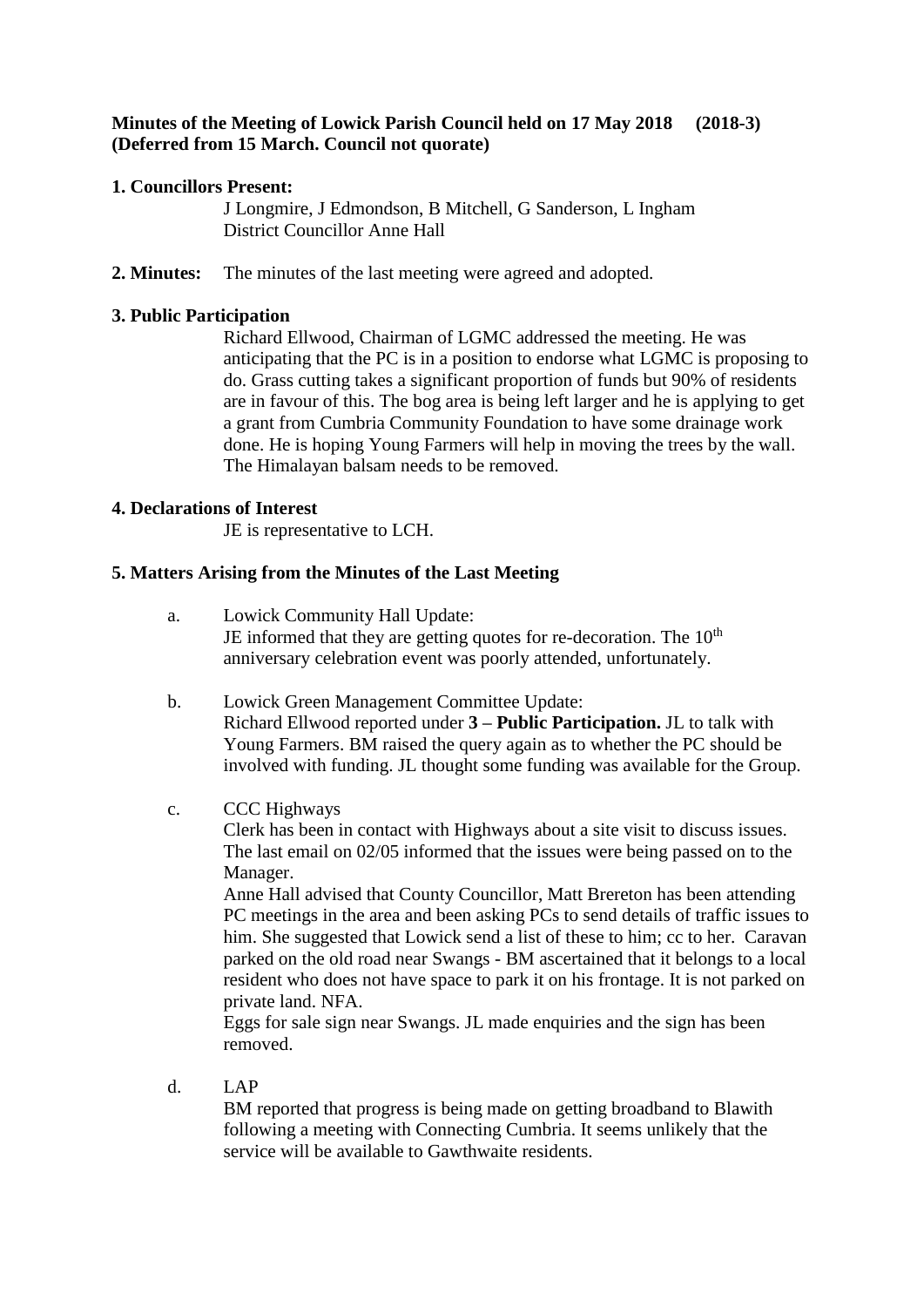e. X12 bus service

Anne Hall reported that CCC are still unhelpful. Contract to bring Barrow young people to Ulverston has not been renewed. CCC has been asked for £20k and the support group would raise the rest. Anne emphasised that the service is not for Coniston, but for the valley. Still battling on.

f. Website/Transparency Code

Grant received - £1905.00. GS to progress purchasing a computer for the PC. This will help to comply with GDPR. Councillors personal contact details need to be removed from the website.

- g. Parish Plan Ongoing. Stand at Lowick Show will reach out to many residents. To be booked.
- h. Lengthsman Recent schedule of work sent. He suggested cleaning the signs. Agreed.

## **6. Finance**

| a. | <b>General Items</b><br>Barclays 17/05/2018                                 | £8114.58                        |
|----|-----------------------------------------------------------------------------|---------------------------------|
|    | Received SLDC Precept                                                       | £ 3000.00                       |
|    | Pay CALC Annual Subs<br>Pay BHIB Insurance Annual renewal<br>Pay Lengthsman | £ 137.00<br>£ 270.67<br>£ 70.00 |

**b.** Cashflow sheet - circulated.

## **c. AUDIT**

Annual Governance Statement and supporting documentation circulated: Bank reconciliation; Explanation of variances; Barclays Bank transactions; Cash flow sheet to 31 March 2018; Risk Assessment; Register of Assets. [i] Section 1, Annual Governance Statement, was agreed and approved by the Parish Councillors, unanimously.

[ii] Section 2, Accounting Statements, was agreed and approved by the Parish Councillors, unanimously.

[iii] Clerk will ensure that the period for the exercise of public rights is advertised in relation to the Audit.